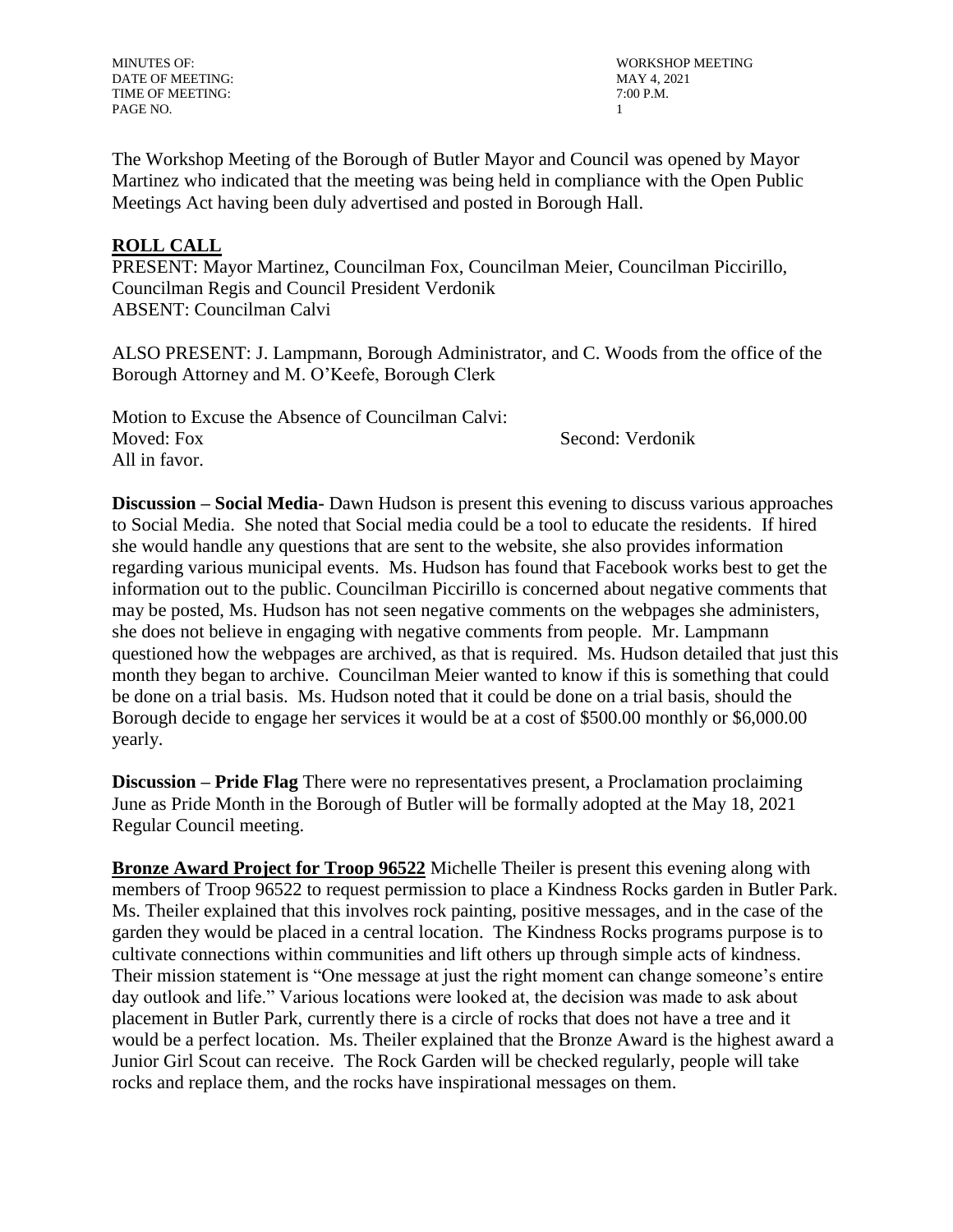DATE OF MEETING: MAY 4, 2021 TIME OF MEETING:  $7:00$  P.M. PAGE NO. 2

MINUTES OF: WORKSHOP MEETING

## **Amendments to Chapter 68, 143 and 210 by the Addition of Regulations, Licensing and Fees for the Sale of Marijuana (Cannabis)**

Mr. Lampmann explained that this is an issue that must be dealt with prior to August 1, to comply with State guidelines. Mayor Martinez noted that in previous discussions it was determined that cultivation would not be allowed in the Borough, the license type will be detailed in the municipal code but it is limited to retail only. Councilman Fox had some questions regarding hours of operation, they are listed as 7:00 a.m. to 11:00 p.m. daily, with 3:00 a.m. being listed for Sunday hours, the consensus of the Mayor and Council is to have the hours consistent on all days. Mr. Lampmann reminded everyone that this would be discussed at the June Workshop meeting so any changes to the ordinances should be brought to that meeting, as it will be on for introduction at the June 15 meeting.

## **OPEN PUBLIC DISCUSSION**

Mayor Martinez opened the meeting to the public at this time.

**Bob Norman, 31 Cascade Way** has questions regarding these ordinances wants to know if the sale of marijuana is mandated. Council President Verdonik noted that it is not mandated but the Borough wishes to do this. Mr. Norman noted that this would limited to Route 23. Mr. Lampmann and Mayor Martinez noted that the Borough is limited it to sale only, no on premise consumption, security must be on site. Councilman Regis noted that it helps individuals who suffer from a variety of problems such as PTSD.

Seeing no one else come forward to speak a motion was made to close the public portion of the meeting.

All in favor.

Motion to go into Closed Session for Personnel Moved: Fox Second: Verdonik All in favor.

Motion to return to Open Session Moved: Fox Second: Regis All in favor.

Mr. Lampmann wanted to inform the Mayor and Council that he has applied for a grant for play areas, these grants are usually given to underserved communities, there is a fund of 2,500,000 should they award the maximum amount of \$500,000 per community there would be five projects funded.

Mayor Martinez wanted to inform the Borough Council that he was recently made aware of someone who would like to redevelop Main Street. Mr. Lampmann noted that the Land Use Board would need to be involved; the Governing Body would need to set the standards on what the project will entail. In the latest Master Plan, the property is listed as an area in need of redevelopment. Once a decision is made as to how the area will be redeveloped, a Request for

Moved: Fox Second: Verdonik